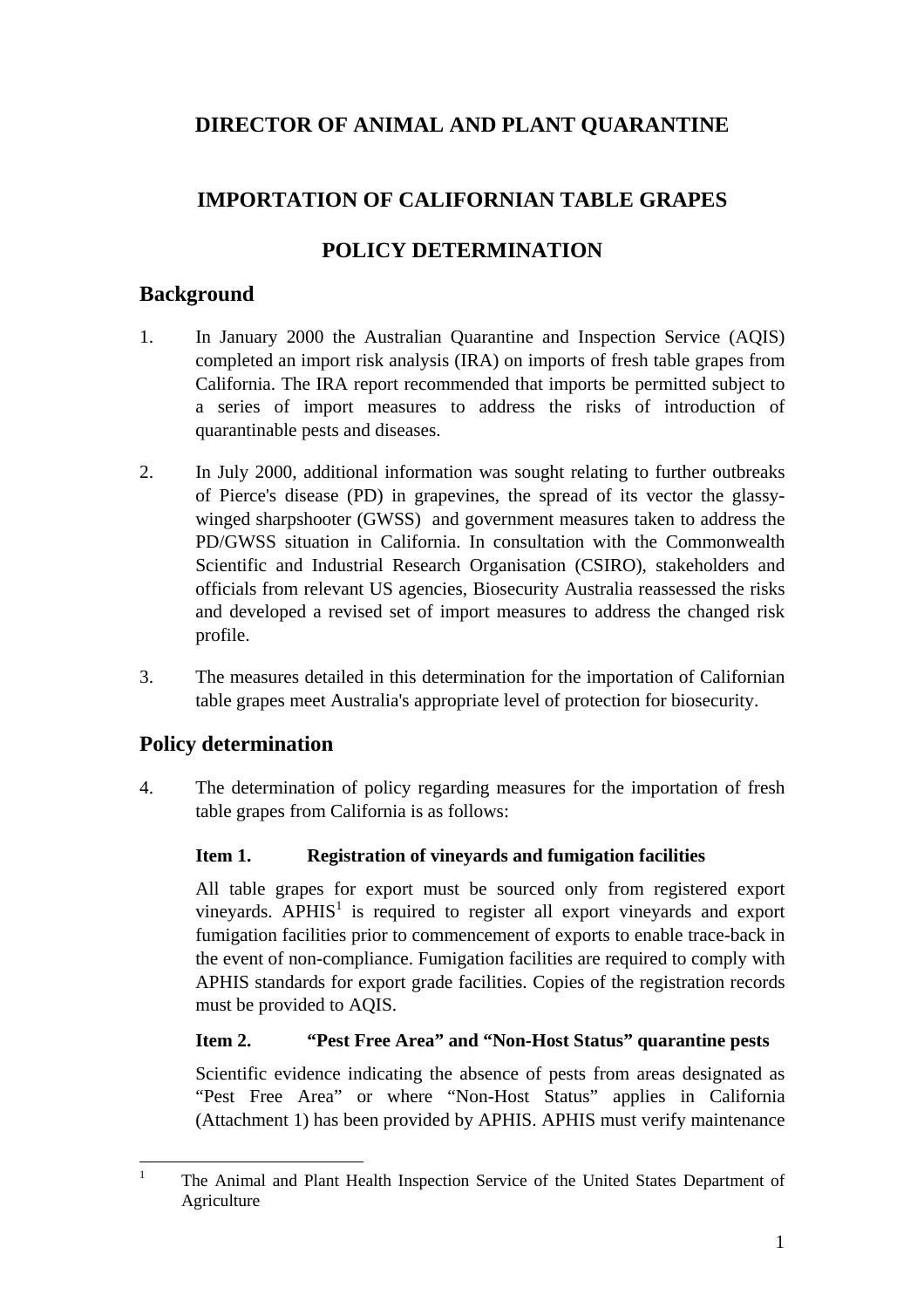of such status for these pests by routine crop monitoring/surveillance. Biosecurity Australia must be notified immediately of any change in the "Pest Free Area" or "Non-Host" status of any of these pests.

### **Item 3. Notice of Intent to Export**

A Notice of Intention to Export (NOI) will be the primary document that confirms preclearance of Californian table grape shipments.

The exporter/freight forwarder must complete a NOI prior to any preclearance. The NOI will describe the pallets (by pallet card number or other method approved by AQIS) that the exporter wants included in the inspection  $\text{lot}^2$ .

Participants<sup>3</sup> are to keep appropriate records to enable trace back of product from the NOI issued, through the packhouse (including pallet identification) to each supplying grower.

## **Item 4. Table grape packing and labelling compliance**

All table grapes for export must be free from trash and weed seeds. Trash refers to soil, splinters, twigs, leaves and other plant material. Table grapes should be packed into perforated transparent, polyvinyl bags and placed into new Toyon Kraft Veneer (TKV) boxes. The wooden slats for the TKV boxes must be of processed wood, veneer or chipboard and must not be more than three months old when sourced from USA or not more than 21 days old when sourced from Mexico. No unprocessed packing material of plant origin will be allowed. All wood material used in packaging of table grapes must comply with the conditions stipulated in "Cargo containers quarantine aspects and procedures" (AQIS, 1996) and as contained in the AQIS "ICON" database.

All boxes must be labelled with the vineyard registration number and boxes/pallets with fumigation facility number. Stacking of boxes on pallets must be done in such a way as to facilitate permeation and diffusion of fumigant through the entire pallet. The pallets should be securely strapped only after phytosanitary inspection has been carried out following mandatory post-harvest treatments.

Palletised product is to be identified by attaching a uniquely numbered pallet card to each pallet or part pallet to enable trace back to growers.

Pallet cards must be securely fastened to the pallet in order to withstand handling to the ports of export/import. (Note: If pallet cards are not affixed or cannot be located on arrival in Australia the pallet will not be considered precleared).

 $\frac{1}{2}$  A lot is the quantity of units (bunches) of grapes identifiable by its homogeneity of composition, vineyard, fumigation facility, etc. A lot may form part of a consignment, or comprise the entire consignment.

<sup>3</sup> A "participant" is any treatment facility or other entity that is registered by APHIS for the purpose of Californian table grapes exports to Australia.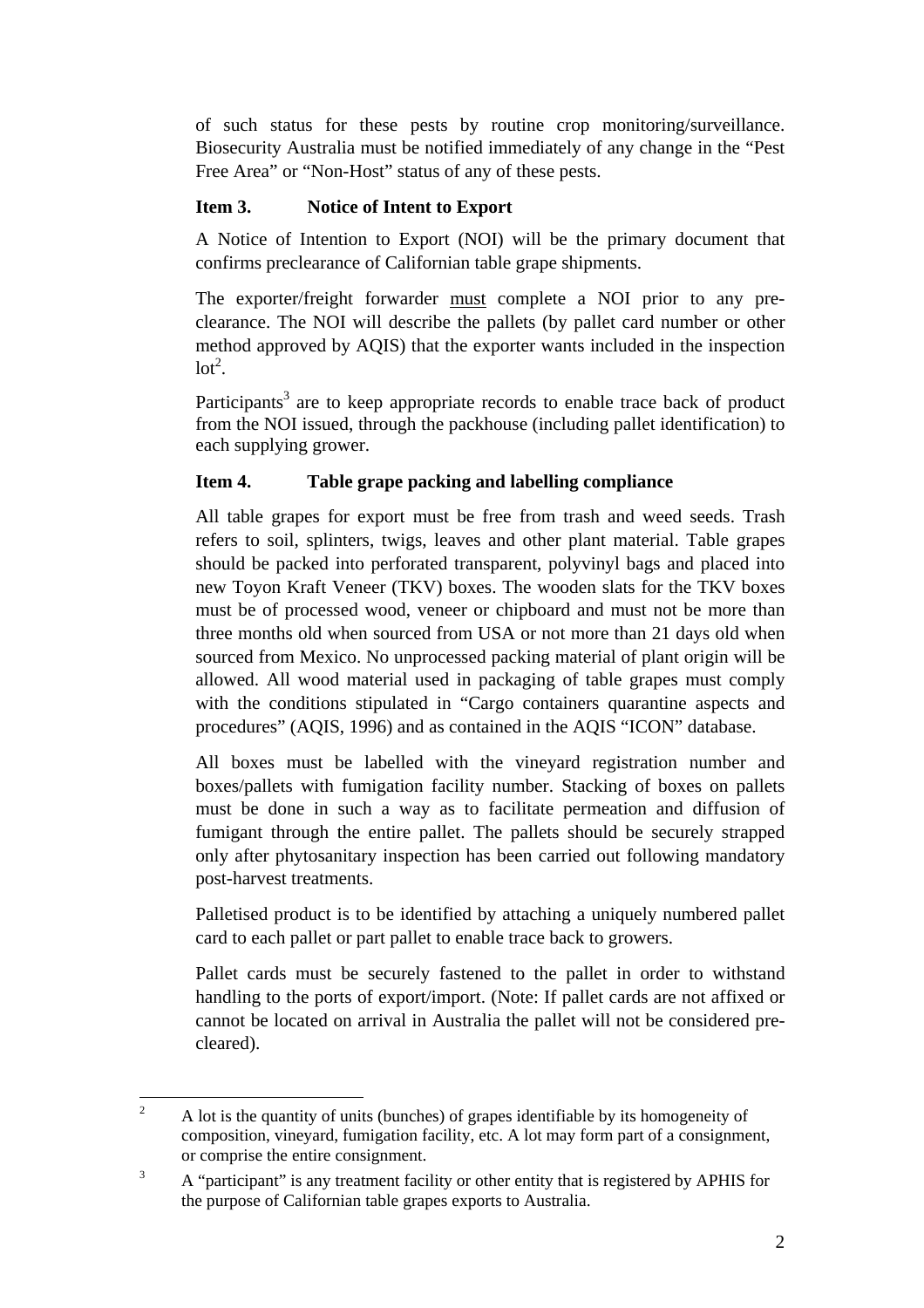### **Item 5. Pre-shipment fumigation**

All export shipments must undergo mandatory pre-shipment fumigation with a mixture of sulphur dioxide and carbon dioxide followed by fumigation with methyl bromide.

Palletised table grapes must be treated with a mixture of 1% sulphur dioxide and 6% carbon dioxide for 30 minutes delivered using forced air. This must be completed prior to phytosanitary inspection and be supervised by APHIS or an accredited certifying official.

Table grapes must be fumigated with methyl bromide at registered fumigation facilities that are audited by APHIS. All registered establishments will undergo fumigation testing to ensure that the chambers can deliver and maintain methyl bromide fumigation in accordance with the applicable USDA standards.

Records of chamber testing must be made available to AQIS if required.

Once a chamber has demonstrated its ability to hold gas via Fumiscope readings, commercial treatment can proceed subject to having successfully completed and verified three consecutive fumigation treatments. The gas concentrations in the first three fumigation events will be recorded by Fumiscope at three points in the chamber in the presence of inspectors from both AQIS and APHIS. All other procedures shall be conducted in accordance with USDA/APHIS/PPQ Treatment Manual.

Fumigation with methyl bromide must be carried out for a duration of 2 hours according to the specifications below:

- $40g/m^3$  (2.5 lbs/1000 ft<sup>3</sup>) at a grape pulp temperature of 26.5°C  $(80^0)$  or greater;
- 48g/m<sup>3</sup> at a grape pulp temperature of 21<sup>o</sup>C (70<sup>0</sup>F) or greater but less than  $26.5^{\circ}$ C (80<sup>0</sup>F);
- 64g/m<sup>3</sup> at a grape pulp temperature of 15.5°C (60<sup>0</sup>F) or greater but less than  $21^{\circ}$ C (70<sup>0</sup>F).

Product is not to be fumigated if the grape pulp temperature is below 15.5°C  $(60^0)$ F). The loading ratio should not exceed 80% of the chamber volume.

Ten pallets selected at random from the lot will have a sample carton withdrawn (under APHIS/AQIS supervision) for the purposes of measuring product temperature.

Where product has been subject to cool storage, at least two sample cartons/boxes will be drawn from the second or third layer (from the bottom of the pallet) and the bunch of grapes will be selected from the centre of that carton. The temperature of the grapes from each sample will be measured and recorded.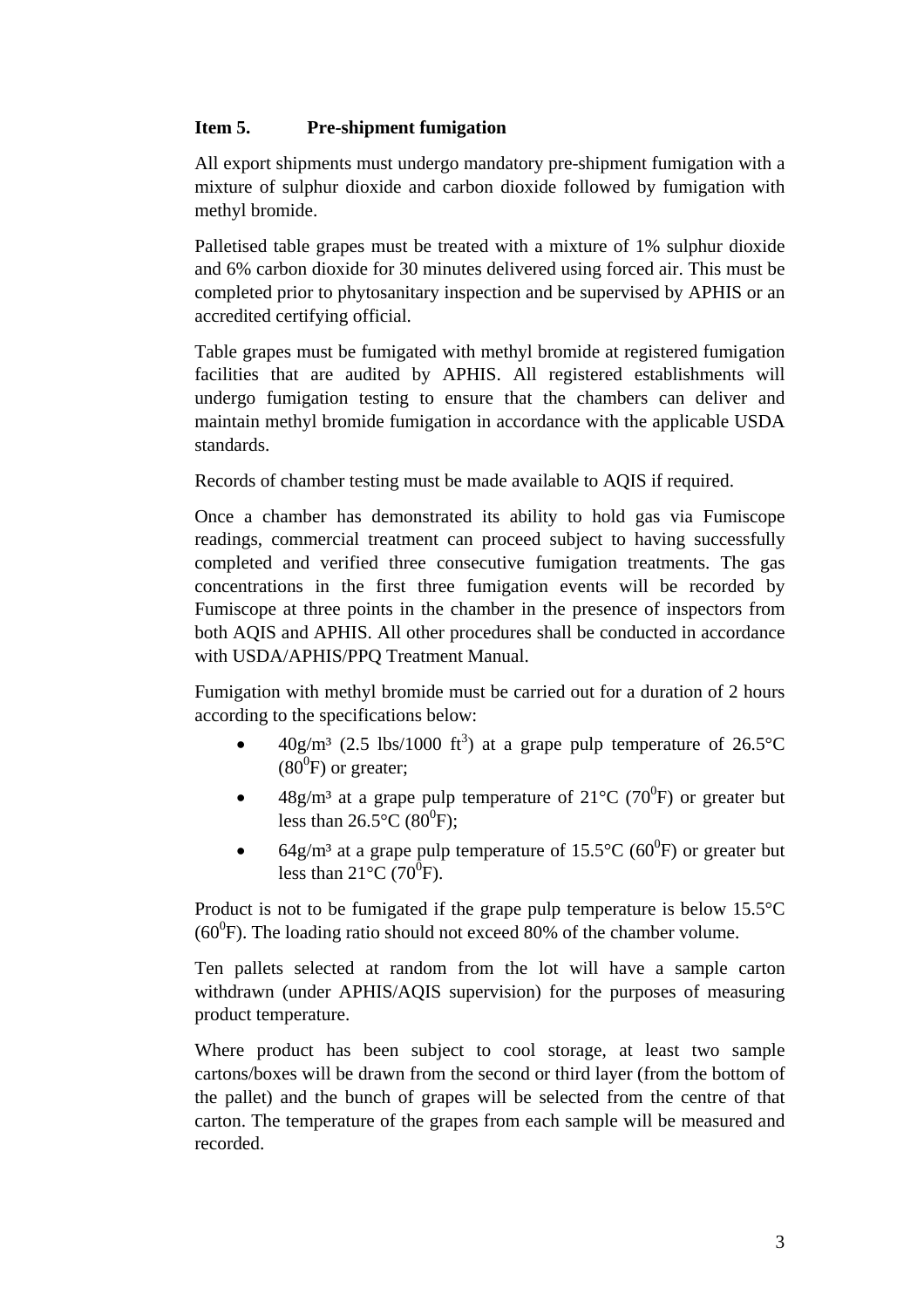The lowest temperature recorded from the number of pallets in the lot will be the temperature that will be used to calculate the methyl bromide dosage rate.

Fumigation establishments will ensure that there are records that identify each treatment lot and include details of the actual fumigation for each lot treated.

All data pertaining to the fumigation treatment will be recorded. The number and identification of pallets to be treated, the time and date of the treatment, the temperature data from each pallet as tested above, the lowest temperature recorded, the MB dose rate as calculated and reference to the chamber capacity and the volume of product treated.

An AQIS inspector will monitor all fumigation treatments.

Fumigation establishments will ensure that they have systems in place that will assure that treated and untreated product is identified and segregated at all times whilst on the premises.

#### **Item 6. Phytosanitary Inspection by AQIS**

Participants are to remove pallets or packages from cool-store as directed by AQIS. This will be on a random basis so all pallets in the lot must be in the one place and accessible at the time of inspection.

AQIS will undertake pre-clearance inspection of lots submitted by participants.

Sufficient cartons/boxes will be selected at random from the nominated lot to ensure a 920-bunch inspection can be completed. If lots are less than 1000 units a 450-bunch inspection regime will be applied. The number of carton/boxes inspected to obtain the 920 or 450 bunches will be recorded.

All fruit will be removed from each selected carton/box and the empty carton/box examined for debris, leaf material and live pests.

Inspection will require that each bunch be individually examined. Limited destructive sampling may be required to break open tight bunches. The full 920 bunches selected for inspection will be completed regardless of whether a weed seed or black widow spider is found earlier in the inspection. In the event that a live quarantine pest (Attachment 2) is detected during inspection, the inspection will cease. The lot will be rejected and a follow up investigation will be conducted to determine the cause of the problem. The participant may elect to have the lot retreated (if that is possible), or withdrawn from the Australian program.

Lots must be free from seeds of specified weed species and genera that are of quarantine concern to Australia (Attachment 3).

The inspected cartons/boxes will be practically free of trash and if not the lot will be rejected from the Australian program. There is a nil tolerance for fresh leaf material.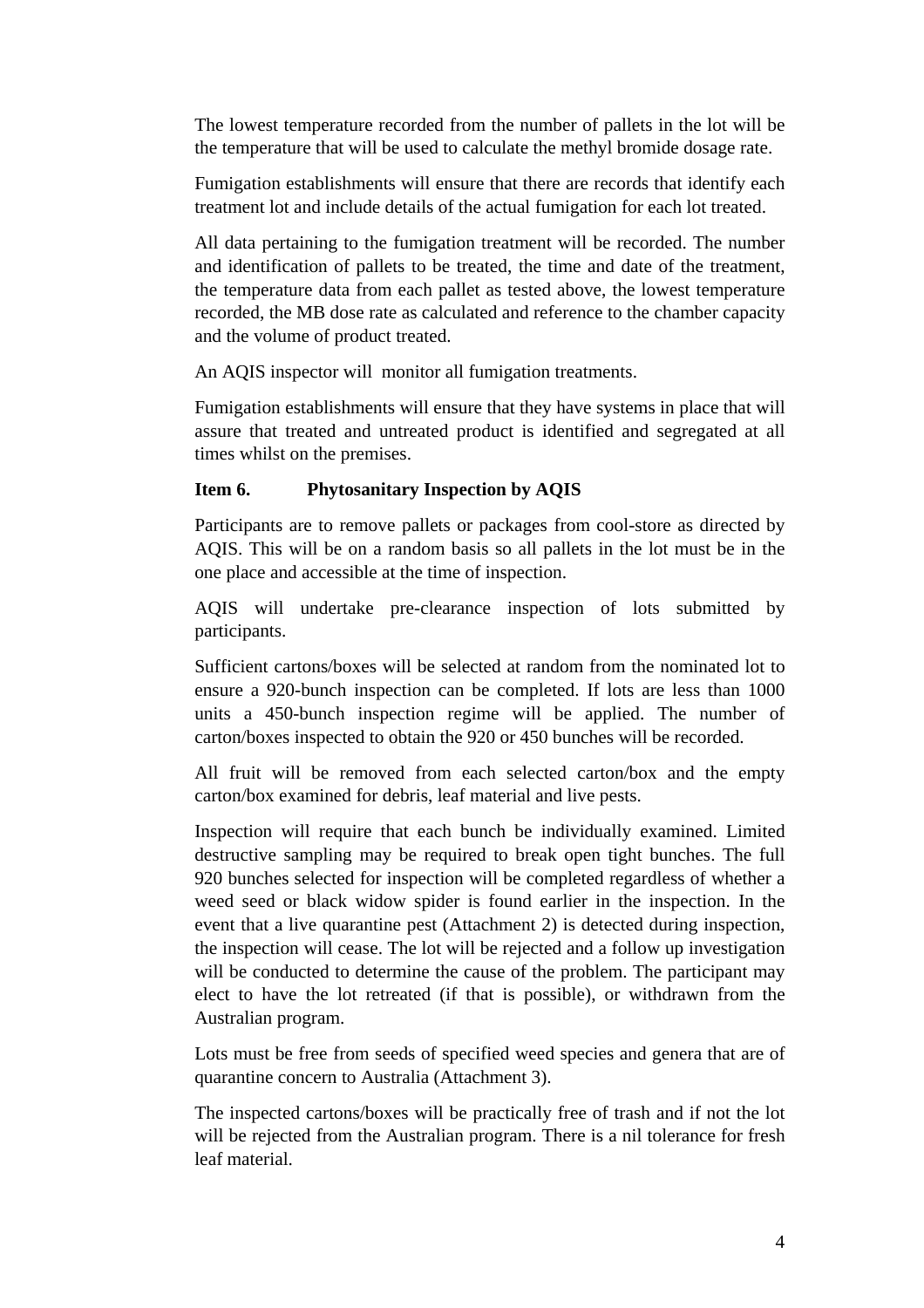Participants are to reassemble pallets immediately after completion of preclearance inspection.

AQIS may direct APHIS to suspend a fumigation facility should live quarantine pests, including non-host status pests be detected during inspections. The suspended facility may be reinstated pending favourable results of an investigation conducted by USDA/ APHIS.

The detection of a live GWSS will require suspension of the table grape export program. Restoration of the program will only occur when the problem has been fully investigated and Biosecurity Australia is satisfied that appropriate corrective action has been taken.

Lots that fail AQIS inspection must be clearly identified with a label indicating that the lot is rejected for export to Australia. Rejected product must be physically separated in store from other table grapes, which are either awaiting AQIS inspection or have passed AQIS inspection. Separation distance must be a minimum of 1 metre in all directions from other products under ambient temperature storage conditions, or a minimum of 100mm in all directions in a cool storage environment.

Product rejected for Australian quarantine purposes, is not eligible for export to Australia.

If product continually fails inspection, AQIS reserves the right to suspend the export program and conduct an audit of the table grape systems that are in place. The program will only continue once Biosecurity Australia is satisfied appropriate corrective action has been taken.

If the lot passes inspection, the AQIS officer will sign and stamp the NOI. The original is to be retained by the AQIS officer and copies provided to APHIS (or accredited certifying official) and the participant. Other copies specific to each consignment<sup>4</sup> must be highlighted to identify which pallets from the original inspection lot are included in a consignment. Such copies will be attached to the appropriate phytosanitary certificate accompanying each specific consignment. Participants may use copies of the NOI as inventory worksheets.

#### **Item 7. Storage**

Packed product and packaging is to be protected from pest recontamination during and after packing, packhouse to cool storage, to depot/consolidation point, to fumigation treatment centre, to pre-clearance inspection point, then to shipment point (i.e. at all distribution points).

Pre-cleared lots must be maintained in secured conditions segregated by a minimum of 1 metre from rejected lots, non-inspected table grapes or other

 $\frac{1}{4}$  A consignment is the number of boxes of table grapes covered by one international phytosanitary certificate shipped via one port in California to a designated port in Australia for one consignee on the same vessel on the same day.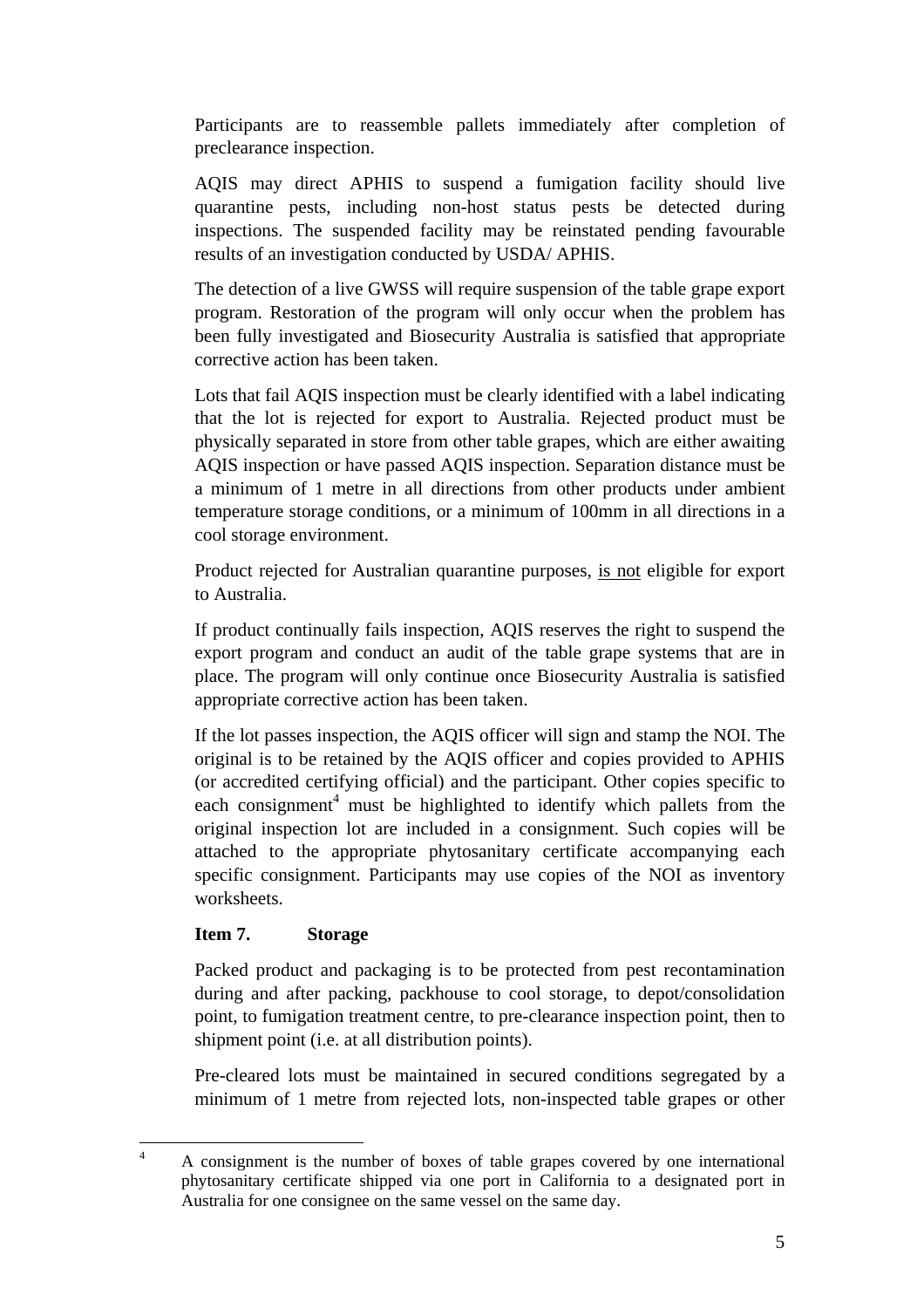fruit. In a cool storage environment a clear space of 100mm in all directions from other products will suffice.

When pre-cleared fruit or fruit intended for pre-clearance is transported from an approved packhouse/cool store it must be protected from pest recontamination. If product is not transported in a separate truck then an APHIS approved barrier needs to be inserted between pre-cleared products or product intended for pre-clearance and any other fruit.

### **Item 8. Phytosanitary certification**

Prepared phytosanitary certificates are to be submitted to APHIS/AQIS with the following information:

Additional Declarations:

- A declaration stating "the grapes in this consignment have been produced in California in accordance with the conditions governing the entry of fresh table grapes from California to Australia".
- A declaration stating "AQIS Pre-clearance inspection undertaken in California in accordance with the *Work plan for the pre-clearance of Californian table grapes to Australia, December 2001*".

## Distinguishing marks:

This section will include the container numbers or aircraft flight number (where known) and seal numbers for sea freight shipments.

#### Treatments:

- Details of pre-shipment methyl bromide fumigation including dosage, treatment duration, grape pulp temperature and date.
- The name of the fumigation treatment facility in the "additional information" section.

## **Item 9. Western Australia**

State Legislation in Western Australia currently prohibits the importation of fresh table grapes from areas where downy mildew disease occurs, including other States and Territories of Australia. This legislation is being reviewed and will be amended as necessary following completion of a risk analysis jointly being done by Biosecurity Australia and quarantine authorities in Western Australia. Conditions for the importation of table grapes from California into Western Australia will be determined following completion of that review. In the meantime, the importation of table grapes from California into Western Australia will not be permitted.

## **Item 10. Review of policy**

This policy will be reviewed after the first year of trade.

5. This policy is relevant to the making of decisions on imports of fresh table grapes from California in accordance with the Quarantine *Act 1908* and the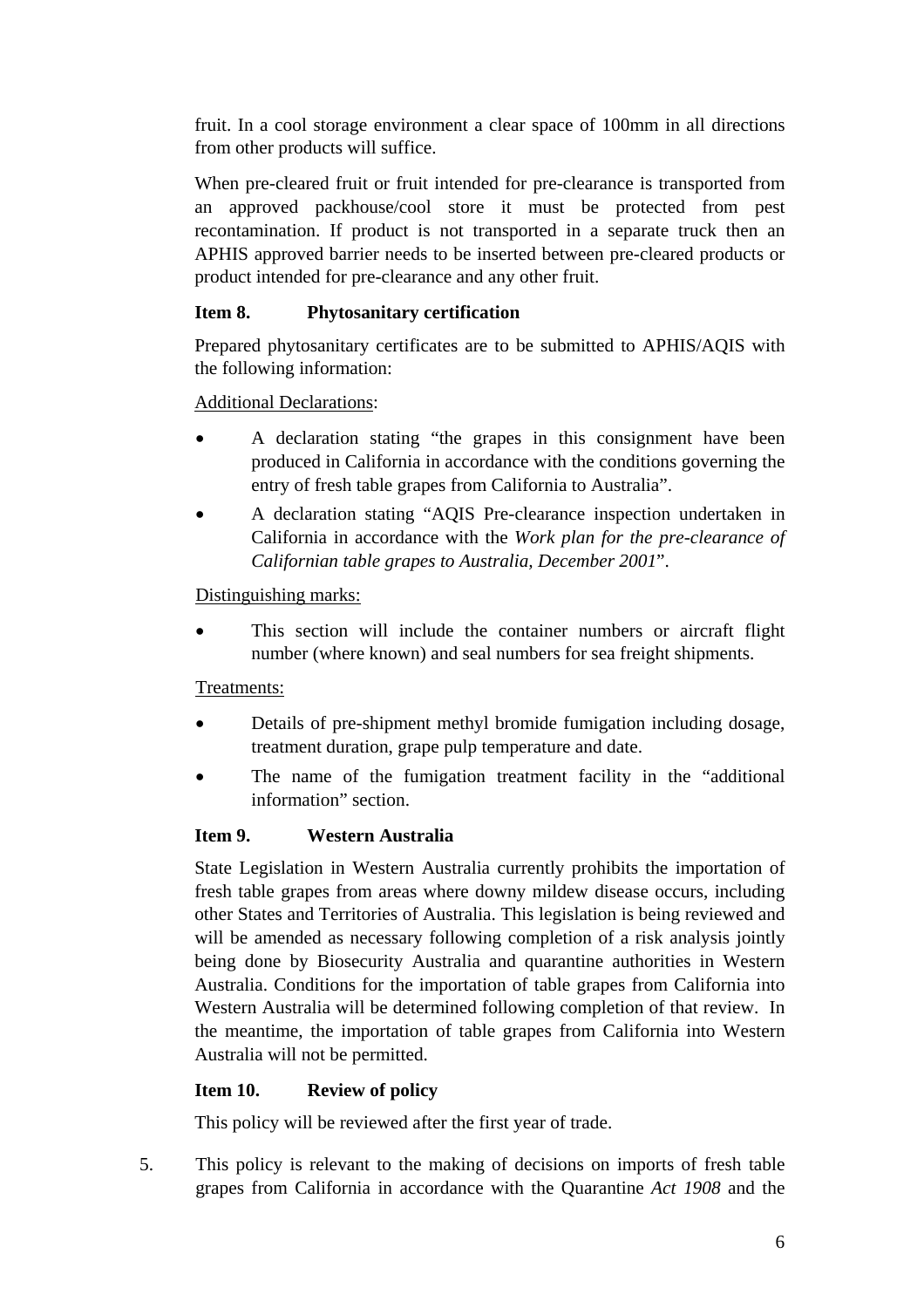*Quarantine Proclamation 1998* (Proclamation). The measures are designed to limit the quarantine risk to a level, which is acceptably low consistent with section 70 of the Proclamation.

Michael Taylor

Director of Animal and Plant Quarantine for the purposes of the *Quarantine Act 1908*.

12 February 2002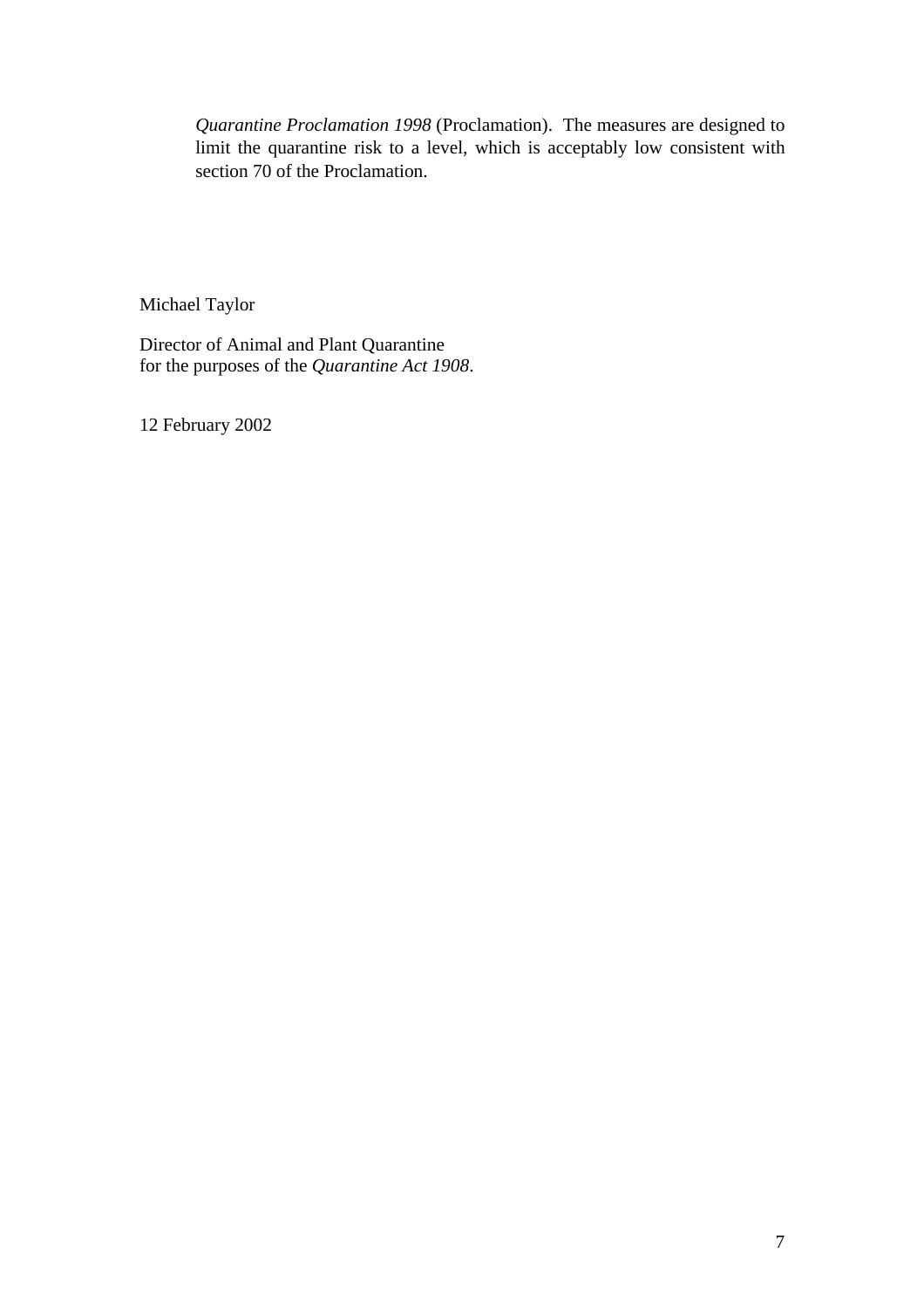#### **ATTACHMENT 1**

## **Pests absent from areas designated as "Pest Free Area" (PFA) or for which "Non-Host Status" (NHS) applies.**

| <b>Pest</b>                  | Common<br>name            | <b>Official control</b><br>in<br>program<br>California | Presence in<br>California | Presence in<br><b>Australia</b> |
|------------------------------|---------------------------|--------------------------------------------------------|---------------------------|---------------------------------|
| <b>Insects</b>               |                           |                                                        |                           |                                 |
| Ceratitis capitata           | Medfly                    | Pest Free Area                                         | N <sub>o</sub>            | Yes (official<br>control)       |
| Craponius<br>inaequalis      | Grape<br>curculio         | Pest Free Area                                         | N <sub>o</sub>            | N <sub>o</sub>                  |
| Eulithis<br>diversilineata   | Grape looper              | Pest Free Area                                         | N <sub>o</sub>            | N <sub>o</sub>                  |
| Fidia viticida               | Grape<br>root<br>worm     | Pest Free Area                                         | N <sub>o</sub>            | N <sub>o</sub>                  |
| Polychrosis viteana          | Grape<br>berry<br>moth    | Pest Free Area                                         | N <sub>o</sub>            | N <sub>o</sub>                  |
| Tetranychus<br>mcdanieli     | Mcdaniel<br>spider mite   | <b>Non Host Status</b>                                 | Yes (not on<br>grapes)    | N <sub>o</sub>                  |
| Scirtothrips persea          | Californian<br>thrips     | Non Host Status                                        | Yes (not on<br>grapes)    | N <sub>o</sub>                  |
| <b>Diseases</b>              |                           |                                                        |                           |                                 |
| Guignardia<br>bidwellii      | <b>Black rot</b>          | Pest Free Area                                         | N <sub>o</sub>            | N <sub>o</sub>                  |
| Mycosphaerella<br>angulata   | Angular<br>leaf<br>spot   | Pest Free Area                                         | N <sub>o</sub>            | N <sub>o</sub>                  |
| Physopella<br>ampelopsidis   | Rust                      | Pest Free Area                                         | N <sub>o</sub>            | No                              |
| Pseudopezicula<br>tetraspora | Angular<br>leaf<br>scorch | Pest Free Area                                         | N <sub>o</sub>            | N <sub>o</sub>                  |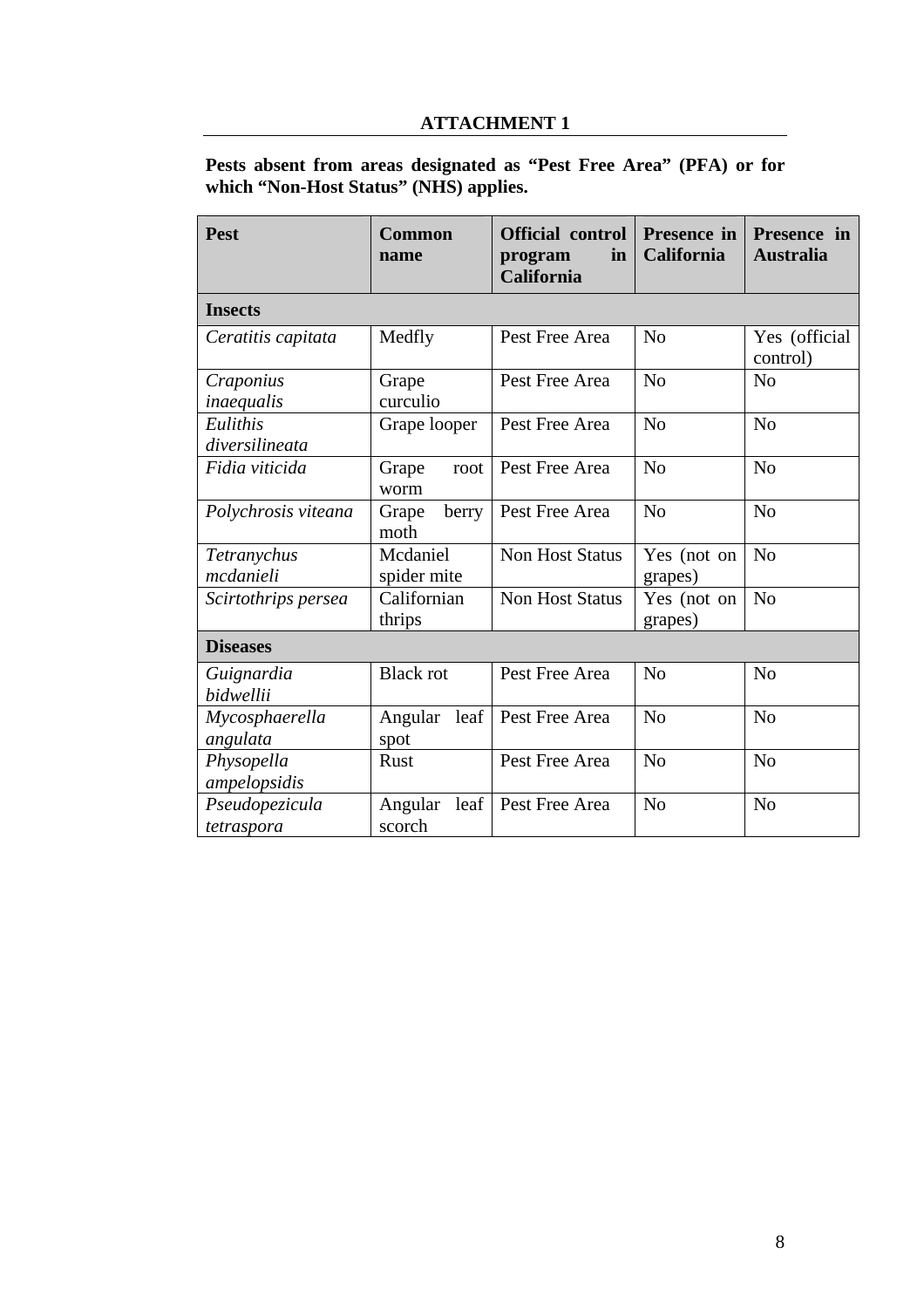## **ATTACHMENT 2**

#### **Pests of Quarantine Significance Associated With Californian Table Grapes**

| <b>Quarantine Pest</b>             | <b>Common Name</b>              |  |  |
|------------------------------------|---------------------------------|--|--|
| Amyelois transitella               | Navel orange worm               |  |  |
| Argyrotaenia citrana               | Orange tortrix                  |  |  |
| Caliothrips fasciatus              | Bean thrips                     |  |  |
| $Colomerus \, vitis - strain \, c$ | Grape leaf bud mite - leaf curl |  |  |
|                                    | strain                          |  |  |
| Desmia funeralis                   | Grape leaf-folder               |  |  |
| Drepanothrips reuteri              | Eastern flower thrips           |  |  |
| Eotetranychus carpini              | Hornbeam mite                   |  |  |
| Eotetranychus willamettei          | Willamette spider mite          |  |  |
| Estigmene acrea                    | Salt marsh caterpillar          |  |  |
| Euschistus conspersus              | Consperse stink bug             |  |  |
| Frankliniella minuta               | Minute flower thrips            |  |  |
| Frankliniella occidentalis         | Western flower thrips           |  |  |
| Harrisina brillians                | Western grape leaf skeletoniser |  |  |
| Homalodisca coagulata              | Glassy winged sharp shooter     |  |  |
| Planococcus ficus                  | Vine mealybug                   |  |  |
| Platynota stultana                 | Omnivorous leaf roller          |  |  |
| Pseudococcus maritimus             | Grapevine mealybug              |  |  |
| Scirtothrips citri                 | California citrus thrips        |  |  |
| Tetranychus pacificus              | Pacific spider mite             |  |  |